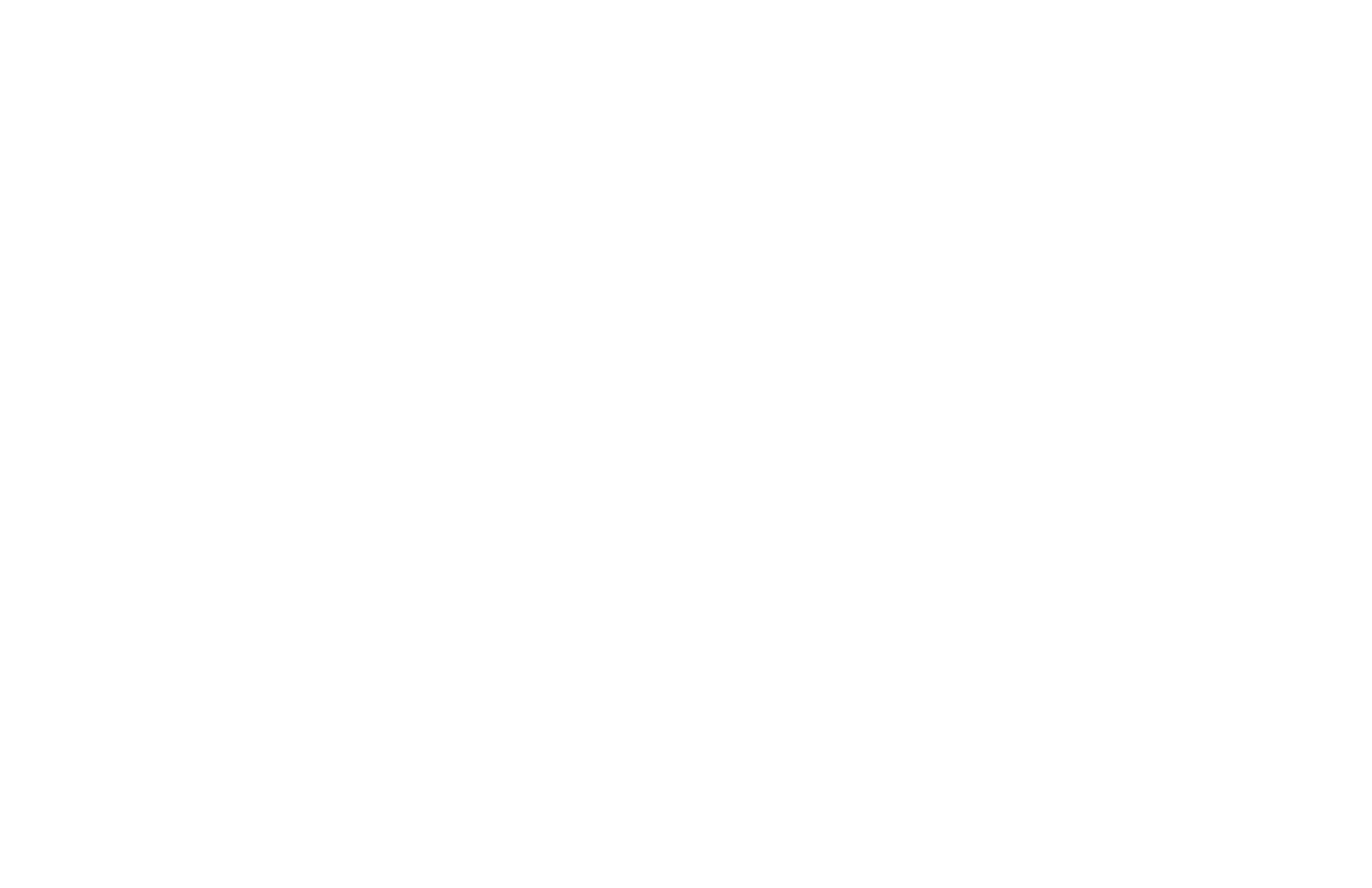## **Glossary and Acronyms**

## **Glossary**

**Accessibility: 1)** The ability of vehicles and facilities to accommodate the disabled and comply with the Americans with Disabilities Act (ADA). **2)** A measure of the ability or ease of all persons to travel among various origins and destinations.

**Advisory Council on Historic Preservation (ACHP):** An independent federal agency that provides a forum for influencing federal policy, programs, and activities as they affect historic and archaeological resources in communities and on public lands nationwide.

**Alignment:** The horizontal and vertical location of a roadway, railroad, transit route or other linear transportation facility.

**Alternative Analysis (AA):** An analysis of the engineering, environmental, and financial feasibility of alternatives for major transit projects; required before federal funds can be allocated to a project. The AA is usually combined with the Draft Environmental Impact Statement and evaluated with analysis or environmental resources and impacts.

**Alternatives:** The set of transportation improvements or projects that are compared in the EIS to determine their effectiveness in serving as potential solutions to a transportation problem. Along with the set of "Build" Alternatives, there is a "No- Build," which tests the effects of not building a project, and a "TSM/TDM baseline" alternative, which tests a series of smaller incremental steps toward accomplishing the purposes of the build alternatives. Alternatives may consist of different configurations, alignments, type of access control or transportation modes and strategies.

**BIBI:** Benthic Index of Biotic Integrity. An index that compares the macroinvertebrate community within a given stream to reference macroinvertebrate communities in the leastimpaired streams using a series of metrics.

**Anadromous:** Pertaining to fish that spend a part of their life cycle in the sea and return to freshwater streams to spawn.

**Anthropogenic:** Induced or altered by human activity.

**Aquifer:** A water-bearing rock, rock formation, or group of rock formations.

**Area of Potential Effect (APE):** The geographic area within which a transportation project may cause changes in the character of, or use of, historic properties. The APE is influenced by the scale and nature of the project, and there may be different kinds of effects caused by the undertaking.

At-Grade: On the ground, at surface level.

**Busway:** Exclusive roadway reserved for buses and emergency vehicles.

**At-Grade Crossing:** Same as a "grade crossing." A rail crossing with roadways or streets on the same level as the tracks, resulting in a level intersection of both modes. See grade separation.

**Baseline Alternative:** An alternative in the AA/EIS process that seeks to attain as much as possible of the goals of the build alternatives through a series of smaller, less expensive measures. Under NEPA the baseline is called the Transportation System Management (TSM/TDM) alternative. The Federal News Starts process requires a robust alternative called the (New Starts) Baseline Alternative.

**Below grade:** Placed below the ground surface, as with a subway or tunnel.

**Build Alternative:** A project alternative that involves a major capital investment.

**Bus:** Rubber-tired vehicles operating on fixed routes and schedules on roadways. Buses are powered by diesel, gasoline, battery or alternative fuel engines contained within the vehicle.

**Bus Priority System:** A system of traffic controls in which buses are given special treatment over other forms of transportation (e.g., bus priority lanes or preemption of traffic signals).

**Bus Rapid Transit (BRT):** A rubber-tired rapid transit mode that is a permanently integrated system of facilities, services and amenities that collectively improve the travel time, reliability and identity of traditional bus transit. BRT routes may be in exclusive right of way, reserved lanes in streets, or lanes shared with other traffic. These systems often use intelligent transportation systems technology, priority for transit, rapid and convenient fare collection, and integration with land use policy in order to substantially upgrade bus system performance.

**Capital Costs:** The one-time expenses incurred to design and build a transit system.

**Catadromous fish:** Fish that live most of their lives in freshwater, but migrate to seawater to spawn. American eels are catadromous.

**Catenary System:** Electric power system using an overhead contact wire and its supporting cables and wires. The contact wire provides an electrical power source for vehicles via pantographs, the contact mechanism on the roof of the vehicles.

**Purple** 

**Clean Air Act (CAA):** Federal legislation that sets air quality standards. Sometimes cited as CAAA, Clean Air Act and Amendments of 1990.

**Conductivity:** A measure of the ability of water to conduct an electric current. It is related to the type and concentrations of dissolved ions in the water.

**Connectivity:** Connecting various transportation modes and services to minimize wait times between transfers and reduce overall travel time.

**Constrained Long Range Plan (CLRP):**  Responds to federal requirements that funding sources be identified for all strategies and projects included in long-range plans. Updated at least every three years, the CLRP includes only those projects and strategies that can be implemented over the planning period with funds that are reasonably expected to be available.

**Consolidated Transportation Program (CTP)**. The Maryland CTP presents the detailed listings and descriptions of the capital projects that are proposed for construction, or for development and evaluation during the next six-year period.

**Construction Impact:** Temporary impact that would occur over a short period of time while a project is under construction.

**Constructive Use Impact:** An impact adversely impacting activities on or enjoyment of a property without directly acquiring the property or any portion of the property. A new noisy project adjacent to a previously quiet outdoor theater would be an example of a constructive use impact.

**Corridor:** A long, generally slender land area surrounding an existing or planned transportation facility. The general purpose of a corridor is to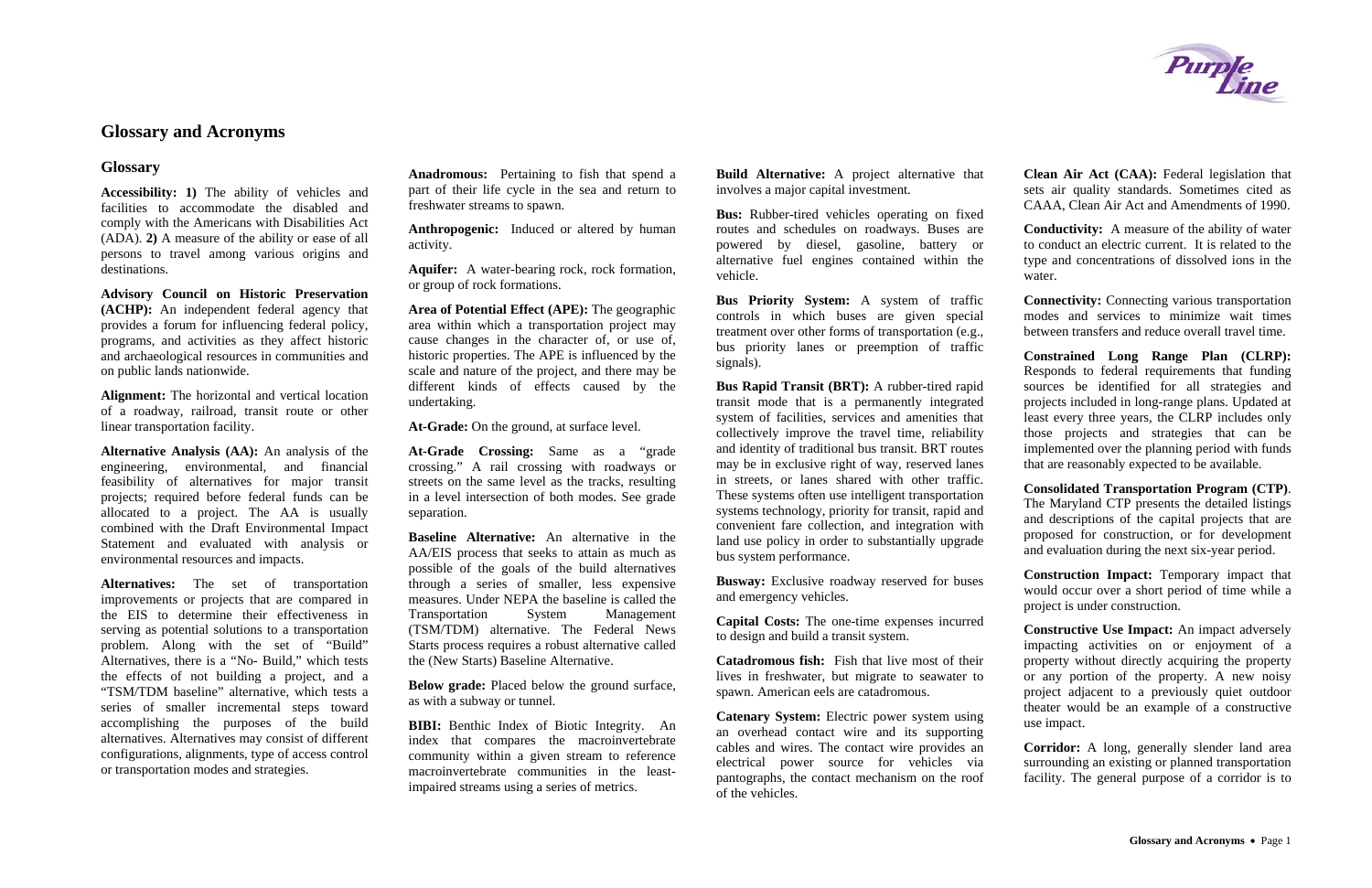

define a study area for future transportation planning improvements.

**Cost Effectiveness Index:** A measure of the effectiveness of a transit project using measured cost per new rider. The Federal Transit Administration has replaced this measure with Transportation System User Benefit.

**Cultural Resources:** Archaeological and historic resources eligible for or listed on the National Register of Historic Places. Cultural resources include buildings, sites, districts, structures, or objects having historical, architectural, archaeological, cultural, or scientific importance.

**Cumulative impact:** Impact that "results from incremental consequences of an action when added to other past and reasonably foreseeable future actions." The cumulative effects of an action may be undetectable when viewed in the individual context of direct and indirect impacts but can add to other disturbances and eventually lead to a measurable environmental change.

**Cut and Cover:** A tunnel construction method that involves excavating a large trench, building a roof structure, and then covering it with earth.

**Design Year:** The year for which the facility is designed. The transit facility should be able to handle the traffic forecasted for that year which is generally 20 to 25 years in the future.

**de minimis:** Of insufficient significance. A de minimis contribution means that the environmental conditions would essentially be the same whether or not the proposed project is implemented. Used to evaluate impacts to parks under a 4(f) evaluation.

**Dissolved oxygen (DO):** The amount of free (not chemically combined) oxygen dissolved in water, wastewater, or other liquid, usually expressed in milligrams per liter, parts per million, or percent of saturation.

**Dedicated Lanes:** Travel lanes in a roadway which are reserved for transit use, often by striping or signage. These lanes are not physically separated from regular traffic and can be crossed by other vehicles. Lanes can be dedicated during peak hours only.

**Demand Forecasting:** A technique of estimating the number and travel times of potential users of a system.

**Design Speed:** The speed used for design and relationship of the physical features of a highway or rail that influence vehicle operation. It is the maximum safe speed that can be maintained over a specified section of highway or rail when conditions are favorable (i.e. – clear, dry, daylight).

**Determination of Eligibility:** The process of assembling documentation to render professional evaluation of the historical significance of a property. Departments of Transportation, in consultation with the State Historic Preservation Office, apply the National Register of Historic Places criteria when deciding matters of historical significance.

**Double track:** Two sets of tracks side by side, most often used for travel in opposite directions.

**Ephemeral stream:** Have flowing water only during and for a short duration after precipitation events in a typical year. Groundwater is not a source of water for the stream.

**Draft Environmental Impact Statement:** see Environmental Impact Statement

**Dwell Time:** The time, in seconds, that a transit vehicle spends at each stop waiting for passengers to alight and board.

**Exclusive Rights-of-Way:** Roadways, guideways, or other right-of-way reserved at all times for transit use.

**Easement:** A temporary or permanent right to use the land of another for a specific purpose sometimes referred to as a "deed restriction". Easements may be purchased from the property owner or donated by the owner to an agency.

**Effects:** "Effects" and "impacts" are synonymous. Effects include ecological, aesthetic, historic, cultural, economic, social, or health, whether direct, indirect, or cumulative. Effects may also include those resulting from actions that may have both beneficial and detrimental effects, even if on balance the agency believes that the effect will be beneficial. Effects include: (1) direct effects that are caused by the action and occur at the same time and place, and (2) indirect effects that are caused by the action and are later in time or farther removed in distance but are still reasonably foreseeable. Indirect effects may include growth-inducing effects and other effects related to induced changes in the pattern of land use, population density or growth rate, and related effects on air and water and other natural systems, including ecosystems.

**Electrofishing:** A method of collecting fish in which fish are momentarily stunned by an electrical current passing through the water, allowing for capture and examination.

**Elevated Guideway:** A guideway that is positioned above the normal activity level (e.g. elevated over a street) either on an embankment or on a bridge.

**Eminent Domain:** Authority of the Agency to acquire property at fair market value for public purposes (not to be confused with meaning public buildings and improvements only). Also know as condemnation.

**Endangered:** An organism of very limited numbers that may be subject to extinction and is protected by law under the Endangered Species Act.

**Envelope:** Definition of the vertical and horizontal space required for both the transit vehicle and/or the guideway. Also called operating envelope.

**Environmental Impact Statement:** A public document that a Federal agency prepares under NEPA to document the expected impacts of a

development or action on the surrounding natural and human environment. The document must detail efforts to avoid, minimize or mitigate any adverse impacts.

**Environmental Justice (EJ):** Presidential Executive Order 12898 requires federal agencies to ensure that their actions (or actions they oversee) do not disproportionately discriminate against or impact minority populations and low income populations.

**Epifaunal :** "Epi" means surface, and "fauna" means animals. Thus, "epifaunal substrate" are structures in the stream (on the stream bed) that provide surfaces on which animals can live. In this case, the animals are aquatic invertebrates (such as aquatic insects) or benthic fish species. These insects live on or under cobbles, boulders, logs, and snags, and the many cracks and crevices found in these structures. In general, older decaying logs are better suited for insects to live on/in than newly fallen "green" logs and trees.

**Express:** Express transit service is characterized by making few or no intermediate stops, and traveling faster than regular or local service.

**Fare Box Revenue:** Value of cash, tickets, tokens and pass receipts given by passengers as payment for rides; excludes charter revenue.

**Feasible:** Feasible means capable of being accomplished in a successful manner within a reasonable period of time, taking into account economic, environmental, social, and technological factors.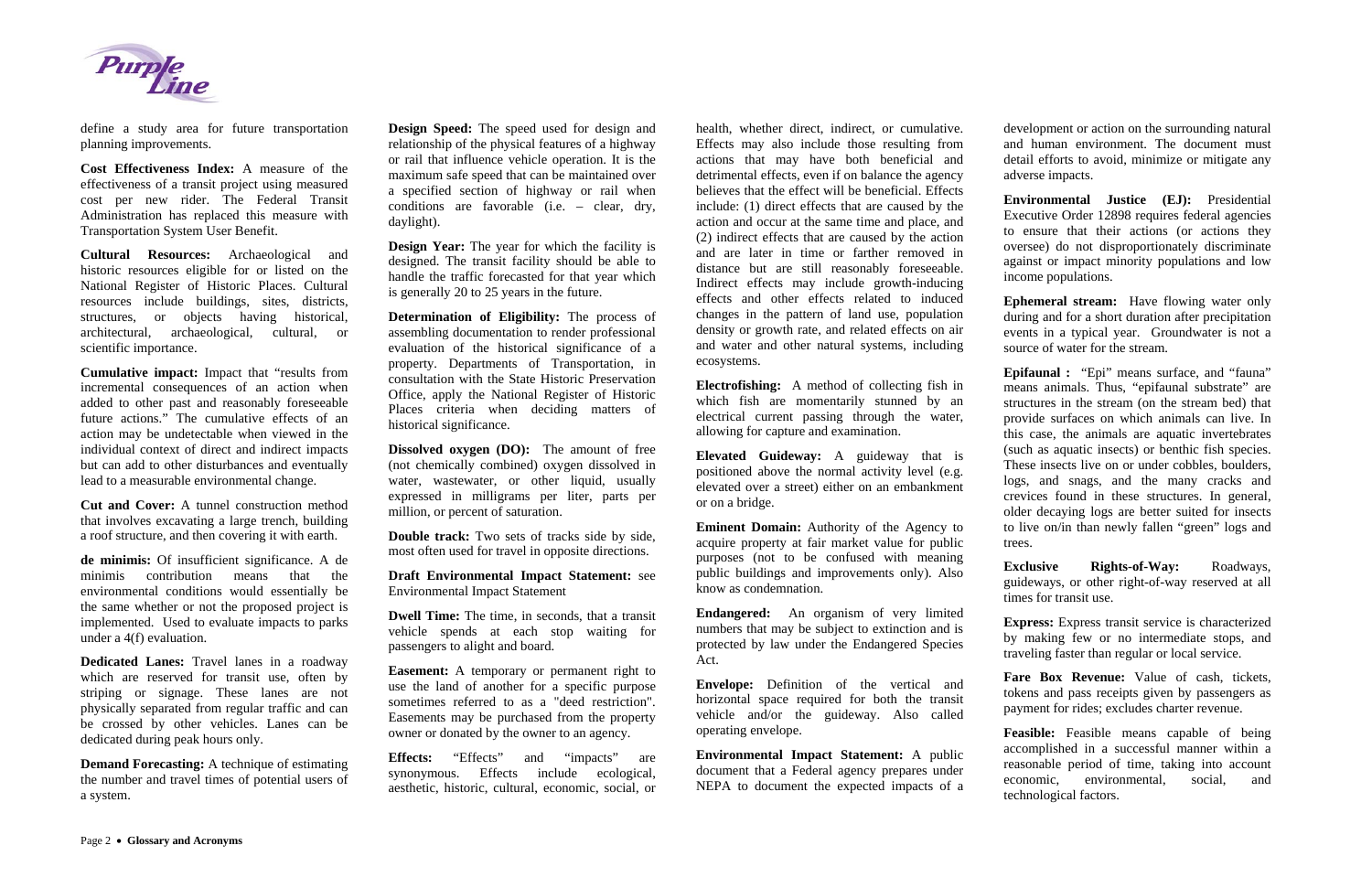**Feeder Service:** Local bus service that moves passengers to collection points for express bus or rail service.

FEMA: Federal Emergency Management Agency. FEMA has ten regional offices, and two area offices. Each region serves several states, and regional staff work directly with the states to help plan for disasters, develop mitigation programs, and meet needs when major disasters occur.

**Final Design:** The final engineering phase of a project's design process. During final design, contract plans and specifications necessary for bidding are prepared. These contract documents provide all the necessary information needed by suppliers and contractors to construct the project.

**FIBI:** Fish Index of Biotic Integrity. An index that compares the fish community within a given stream to reference fish communities in the leastimpaired streams using a series of metrics.

Fixed Guideway: For rail transit systems, fixed guideways are the rail tracks. For bus systems, fixed guideways are roadways that can only be used by the buses. Federal usage in funding

**Financially Constrained:** A term used to describe the financial requirement that all projects must have an identified funding source.

**Finding of No Significant Impact (FONSI):** A document prepared by a federal agency showing why a proposed action would not have a significant impact on the environment and thus would not require preparation of an Environmental Impact Statement (EIS). A FONSI results from the preparation of an Environmental Assessment and completes the NEPA process.

**FIRM:** Flood Insurance Rate Maps. Maps produced by the Federal Emergency Management Agency (FEMA) to determine the locations of flood risks and hazards.

legislation also includes exclusive right-of-way bus operations as "fixed guideway" transit.

**Floodplain (100-year):** the area adjacent to a stream that is on average inundated once a century.

**Geographic information system (GIS):** A computer system capable of storing and manipulating spatial data.

> **Independent Utility:** A project is said to have independent utility if it will provide functional improvements that can stand alone and serve a major purpose, even if no other improvements are made in the region.

**Grade:** 1. Refers to a rise in elevation within a specified distance. For example, a 1 percent grade is a 1-foot or 0.305 meter rise in elevation in 100 feet or 30.5 meters of horizontal distance. 2. The rate of upward or downward slope of a roadway, expressed as a percent. 3. "At grade" refers to a transportation facility built at ground level. in a level intersection of both modes. See grade separation.

> **Intermodal:** The ability to connect, and the connections between different modes of transportation.



**Grade Separated Crossings:** Facilities such as overpasses, underpasses, skywalks or tunnels that allow pedestrians and/or motor vehicles to cross a street at different levels.

**Grade Separation:** Two transportation rightsof-way that are separated vertically and for which there is no shared common intersection. A transit right-of-way may be fully grade-separated or partially grade- separated.

**Groundwater:** Subsurface water and underground streams that can be collected with wells, or that flow naturally to the earth's surface through springs.

Level of Service (LOS): A qualitative measure describing operational conditions within a traffic stream; generally described in terms of such factors as speed and travel time, freedom to maneuver, traffic interruptions, comfort and convenience, and safety. LOS A represents free flow and LOS F represents gridlock.

**Groundwater recharge:** Increases in groundwater storage by natural conditions or by human activity. See also artificial recharge.

**Guideway:** A fixed facility for the operation of transit vehicles

**Hazardous Materials:** Material, often waste, that poses a threat to human health and/or the environment.

**Headway:** The time interval between transit vehicles operating in the same direction along a fixed route.

**Heavy Rail (metro, or subway):** An electric railway with the capacity for a heavy volume of traffic. This mode is characterized by high speed and rapid acceleration passenger rail cars operating singularly or in multi-car trains on fixed rails, separate rights-of-way (either above or below ground) from which all other vehicle and pedestrian traffic are excluded, and high platform loading. Often uses a third rail for power.

**Impacts:** See Effects.

**Indirect Effects:** Impacts on the environment resulting from the primary impact of the proposed action but occurring later in time or farther removed in distance, although still reasonably foreseeable.

**Intelligent Transportation Systems (ITS):**  Computer-based technology applications designed to increase capacity, move traffic and transit more safely and efficiently, and to supply information to travelers. Examples include global positioning systems for locating vehicles and traffic signal priority for giving preferential green time to transit vehicles at intersections.

**Intermittent stream:** Streams that have flowing water during certain times of the year. Groundwater driven; runoff from rainfall or snowmelt is a supplemental source of water.

**Joint Development:** Ventures undertaken together by the public and private sectors for development of land around transit stations or stops. See also transit oriented development.

**Jurisdictional Determination (JD):** A written statement issued by the U.S. Army Corps of Engineers that identifies areas within a discrete project area that are subject to Clean Water Act regulation. Usually refers to the regulating of a wetland or stream and its boundaries.

**Kiss-and-Ride:** A drive-through area, sometimes with short-term parking, to allow passengers to be dropped off or picked up at a transit station, with or without a kiss.

**Light Rail (streetcar, trolley car, and tramway):** An electric railway with a "light volume" traffic capacity compared to heavy rail. Light rail is characterized by passenger rail cars operating individually or in short, usually twocar, trains. Light rail vehicles are typically driven electrically with power being drawn from an overhead electric line via a trolley or a pantograph. They can run on either exclusive rights-of-way with or without grade crossings, or in mixed traffic lanes on city streets.

**Limited English Proficient (LEP):** The limited ability to read, write, speak or understand English.

**Limits of Disturbance:** The horizontal boundary where soil will be exposed during construction activities. The limits of disturbance includes but is not limited to the limits of excavation, borrow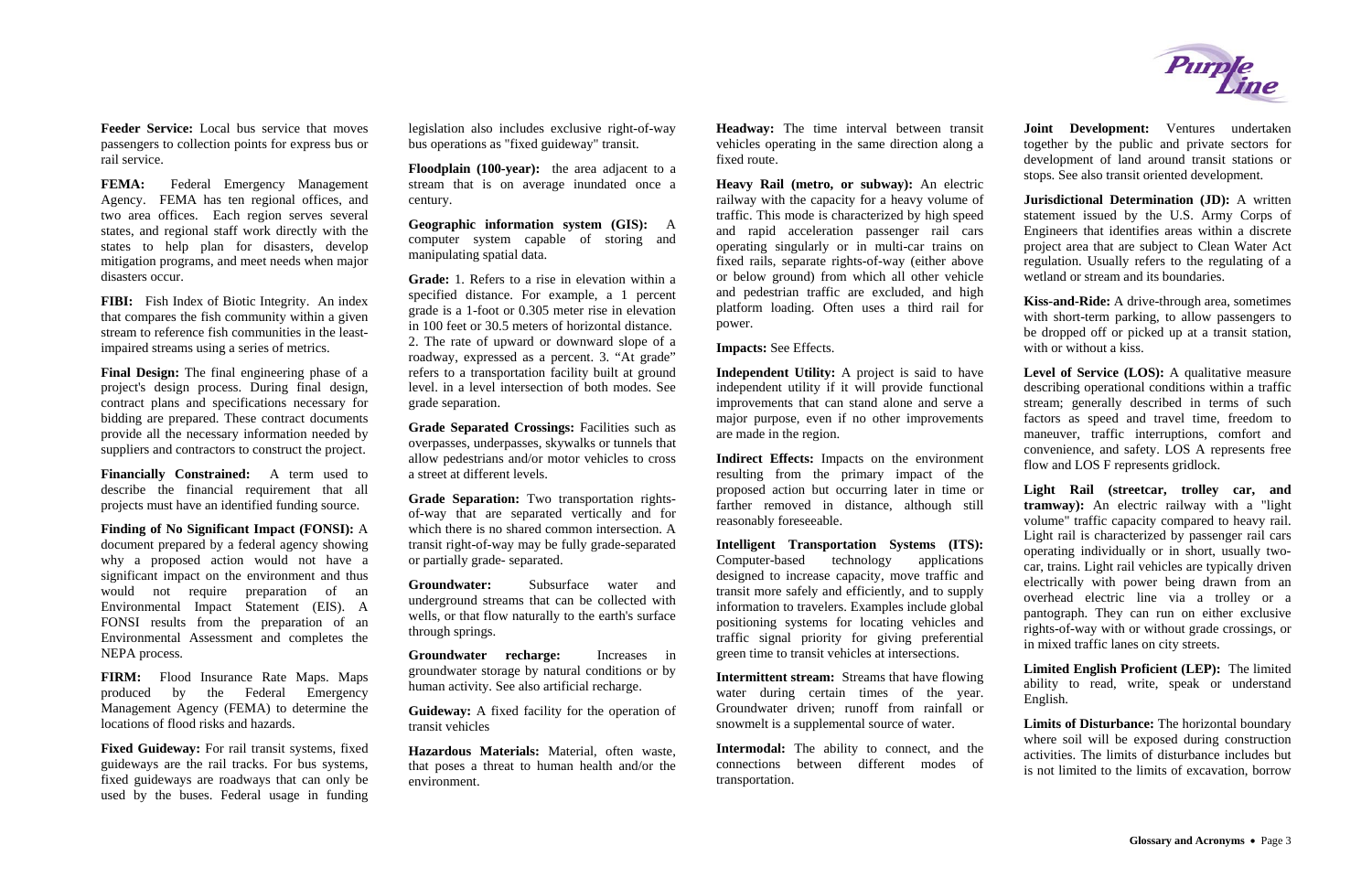

areas, storage areas, staging areas, areas to be cleared and grubbed, and roadways.

**Line Haul:** The trunk portion of a transit trip, as distinguished from local distribution.

**Locally Preferred Alternative (LPA):** The project alternative chosen by a sponsoring agency as a result of the federal project development process. It defines the alternative that is deemed best suited to meet the region's transportation goals, is responsive to community concerns and input and has been examined and declared superior in relation to its social, economic and environmental impacts.

**Logical Termini:** Rational endpoints for consideration of transportation improvements and for review of environmental impacts.

**Low Floor Vehicles:** Transit vehicles with lower floors that have a step-less entry and so allow wheelchairs to roll directly into the vehicle. In addition to improving accessibility, low floors also allow fully-mobile passengers to board more quickly. Passenger compartment floors are generally no more than 14 inches above the rail or street surface through at least a major portion of the vehicle

**Low-Income Population:** A low-incomehousehold is one where the median household income is below the Department of Health and Human Services poverty guidelines.

**Low-Income Population:** Any readily identifiable group of low-income persons who live in geographic proximity, and if circumstances warrant, geographically dispersed/transient persons (such as migrant workers or Native Americans) who will be similarly affected by a proposed federal transportation program, policy, or activity.

**Minority:** A person who is: (1) Black (having origins in any of the black racial groups of Africa); (2) Hispanic (of Mexican, Puerto Rican, Cuban, Central or South American, or other Spanish culture or origin, regardless of race); (3) Asian American (having origins in any of the original peoples of the Far East, Southeast Asia, the Indian subcontinent, or the Pacific Islands); or (4)American Indian and Alaskan Native (having origins in any of the original people of North America and who maintains cultural identification through tribal affiliation or community recognition).

**Macroinvertebrate:** Invertebrates visible to the naked eye, such as insect larvae and crayfish.

**Mitigation:** Mitigation refers to measures undertaken when impacts remain after efforts to avoid or minimize the impacts.

**Maintenance and Storage Facility:** A site with facilities and buildings for the storage, maintenance, and cleaning of transit vehicles and the storage of other system maintenance equipment. May also include crew facilities such as locker rooms and break facilities.

**Minimum Operating (Or Operable) Segment:**  A smaller, cost-effective portion of the locally preferred alternative with independent utility (meaning it can function as a stand-alone project and not be dependent on the construction of any future segments).Often, the locally preferred alternative is too large or too costly to construct in a single phase. The minimum operable segment is the segment identified as first to construct.

**Minimization:** Measures taken to reduce adverse impacts on the environment.

**Minority Population:** Any readily identifiable groups of minority persons who live in geographic proximity, and if circumstances warrant, geographically dispersed/transient persons (such as migrant workers or Native Americans) who will be similarly affected by a proposed federal transportation program, policy, or activity

**Off-Board Fare Collection: Collection of transit** fares off the vehicle, typically at a station. Boarding time is greatly reduced with off-board fare collection. When off board fare collection is used, verification of fare payment is often made by random inspection onboard vehicles.

**Mixed Traffic:** The operation of rail vehicles on public roads with car and truck traffic. Where rail tracks are embedded in the road, rail vehicles and cars can share the same road. Rail vehicles must obey all traffic laws, such as speed restrictions and stoplights, when operating in areas of mixed traffic.

**Mixed Use Development:** Development with multiple categories of land use typically including residential, commercial, retail, and entertainment. Mixed-use areas generally have higher population densities and are pedestrian friendly.

**Modal Split:** A term that describes how many people use alternative forms of transportation. Frequently used to describe the percentage of people using private automobiles as opposed to the percentage using public transportation.

**Mode:** Refers to a specific form of transportation (auto, bus, LRT, heavy rail, pedestrian, bicycle, etc.).

**Model:** An analytical tool (often mathematical) used by transportation planners to assist in making forecasts of land use, economic activity, travel activity and their effects on the quality of resources such as land, air and water.

**Monorail:** An electric railway in which a rail car or train of cars is suspended from or straddles a guideway formed by a single beam or rail.

**Multimodal:** Having or involving several modes of transportation.

**National Environmental Policy Act (NEPA):**  The federal law that requires every federal agency to evaluate the effect of its proposed actions on the natural and man-made environment by doing an Environmental Assessment or Environmental Impact Statement.

**National Register eligible:** Cultural resources eligible for inclusion on the National Register of Historic Places. Eligible resources receive the same protection as registered resources.

**National Register of Historic Places**: A federal listing of historic resources protected under the National Historic Preservation Act of 1966. Properties include districts, sites, buildings, structures, and objects that are significant in American history, architecture, archeology, engineering, and culture.

**New Start:** Discretionary federal funding program for the construction of new fixed guideway systems or extensions of existing fixed guideway systems, based on cost effectiveness, alternatives analysis results and the degree of local financial commitment.

**No-Build Alternative:** A reasonable alternative showing projected future conditions of an area in the absence of the proposed project, which serves as a benchmark to which the impacts of the build alternatives can be compared. As part of this alternative, short-term minor reconstruction, such as safety upgrading and maintenance projects, can be considered.

**Off-Peak Period:** Non-rush periods of the day when travel activity is lower, also called "base period."

**Operating And Maintenance Costs (O&M Costs):** All cost involved with running a transit system, including labor for operations and for vehicle and fixed facility maintenance, fuel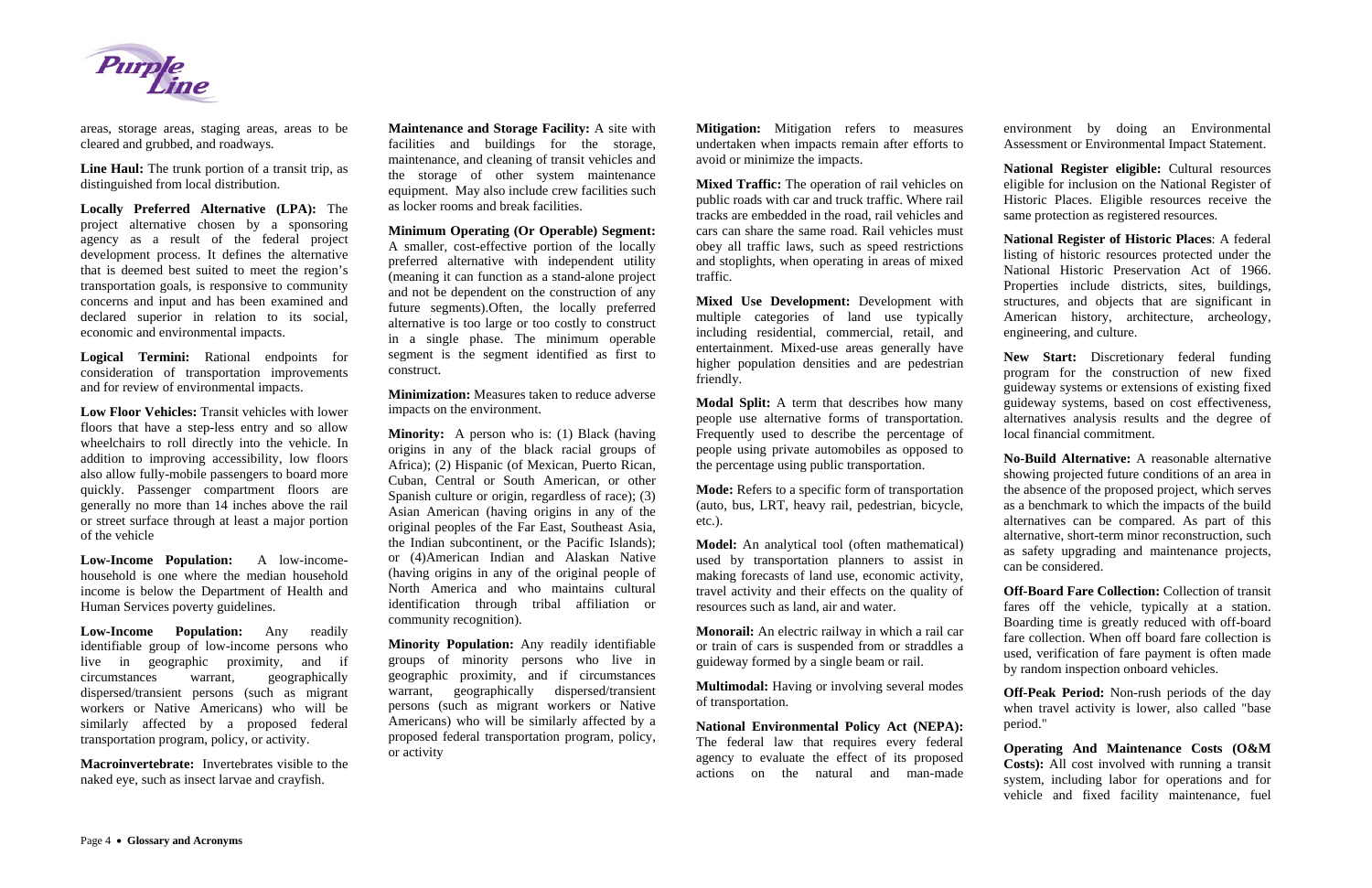and/or electric power, spare parts and other supplies, insurance premiums and claims payments, direct supervision, and general and administrative expenses.

**Operating Plan:** For transit, an operating plan detailing characteristics such as running times, frequency, required number of vehicles, changes in frequency throughout the day, and assumptions pertaining to stations.

Park-and-Ride Lot: A parking lot to which passengers drive their cars, leave them for the day, and either board transit vehicles or carpool.

**Origin-Destination Study:** A method to determine where trips are coming from and going to, or where they desire to travel.

**Peak (Peak Period, Rush Hours):** The period during which the maximum amount of travel occurs. It may be specified as the morning (a.m.) or afternoon or evening (p.m.) peak.

**Performance Measures:** Indicators of how well the transportation system is performing with regard to such things as average speed, reliability of travel, and accident rates. Used as feedback in the decision-making process.

**pH:** (Power of Hydrogen); The negative logarithm of the molar concentration of the hydrogen ion, or, more simply acidity.

**Portal:** The structure through which a highway or railroad enters or exits an underground tunnel to or from the surface.

**Perennial streams:** Streams that flow yearround during a typical year. The water table is located above the stream bed for most of the year. Groundwater is the primary source of water for stream flow.

**Preliminary Engineering:** At the preliminary engineering phase the design is approximately 30 percent complete. The deliverables at the 30 percent submittal includes contract drawings, specifications, design calculations and a preliminary cost estimate. Environmental impacts and property impacts/requirements will be noted on the plans.

**Public Hearing:** A formal meeting called to receive public comment on proposed action.

**Public Meeting:** An informal meeting called to present information about and to discuss proposed action.

**Queue:** A line of vehicles stopped at an intersection, merge or diverge point.

**Queue Jump Lane:** A short, exclusive lane that allows buses to move to the head of a line of traffic.

**Purpose and Need Statement:** A project purpose is a broad statement of the overall objective to be achieved by a proposed action. Need is a more detailed explanation of the specific transportation problems that exist or are expected to occur in the future. It is the foundation to determine if alternatives meet the needs in the area.

**Record of Decision (ROD):** The final approval of an Environmental Impact Statement which will be issued by Federal Transit Administration. It is a public document that explains the reasons for a project decision and summarizes any mitigation measures that will be incorporated in the project. Obtaining the ROD is the last step in the NEPA process. After a ROD is received, permits and right-of-way can be acquired.

**Ridership:** The number of rides taken by people using a public transportation system in a given time period.

**Riprap:** Rock or other material with a specific mixture of sizes referred to as a "gradation," used to stabilize streambanks or riverbanks from erosion or to create habitat features in a stream.

**(Public) Right-of-Way (ROW or R/W):** The area over which a legal right of passage exists; land used for public purposes in association with the construction or provision of public facilities, transportation projects, or other infrastructure.

**Scoping:** This is the first step in the NEPA process and determines the range of proposed actions, alternatives, and impacts to be discussed in a DEIS. The required scoping process provides agencies and the public opportunity to comment. Scoping is used to encourage cooperation and early resolutions of potential conflicts, to improve decisions, and to reduce paperwork and delay.

**Secondary and Cumulative Effects Analysis (SCEA):** Secondary or indirect impacts are "caused by the action and are later in time or farther removed in distance, but are still reasonably foreseeable." Cumulative effects are "the impact on the environment which results from the incremental impact of the action when added to other past, present, and reasonable foreseeable future actions regardless of what agency (Federal, or non-Federal) or person undertakes such other actions." Potential secondary and cumulative effects on the environment must be assessed as required by the National Environmental Policy Act (NEPA).

**Secondary Effects:** Secondary (or indirect) effects are those that are caused by an action and are later in time or farther removed in distance but are still reasonably foreseeable. Secondary effects can include changes in land use, water quality, economic vitality or population density. An example of a secondary effect of a transit project would be new housing or commercial development near station areas – development that is not constructed as part of the project itself, but that occurs as a result of the project.

**Section 106:** The section of the National Historic Preservation Act that requires federal agencies to consider the potential effects of proposed federal



action on any known or potential historic, architectural, or archaeological resources.

**Section 4(f):** Section 4(f) of the US Department of Transportation Act of 1966, which includes a national policy to make special effort to preserve the natural beauty of the countryside, public parks and recreation lands, wildlife and waterfowl refuges, and significant historic sites. Use of these lands for a transportation project will be permitted only when it has been determined that there is no feasible and prudent alternative and the project includes all possible planning to minimize harm to the property resulting from such use.

**Shared Lanes:** Surface streets in which transit operates in lanes with regular traffic.

**Signal prioritization:** Technique of altering the sequence or timing of traffic signals at intersections to provide priority treatment for transit vehicles.

**Spawning:** The depositing and fertilizing of eggs (or roe) by fish and other aquatic life.

**Stakeholders:** Individuals and organizations involved in or affected by the transportation planning process. Include federal/state/local officials, MPOs, transit operators, freight companies, shippers, and the general public.

**State Transportation Improvement Program (STIP):** The STIP is the accumulation of transportation improvement programs of the state's (6) MPOs and the projects programmed in the non-MPO areas of the state. In Maryland, it is primarily the Program of Projects included in the State's Six Year Consolidated Transportation Program. The first two years of the program are projects incorporated into the state's annual budget. The remaining four years are projects programmed with level of certainty that funding will be approved in subsequent state budget bills. The STIP is financially constrained and the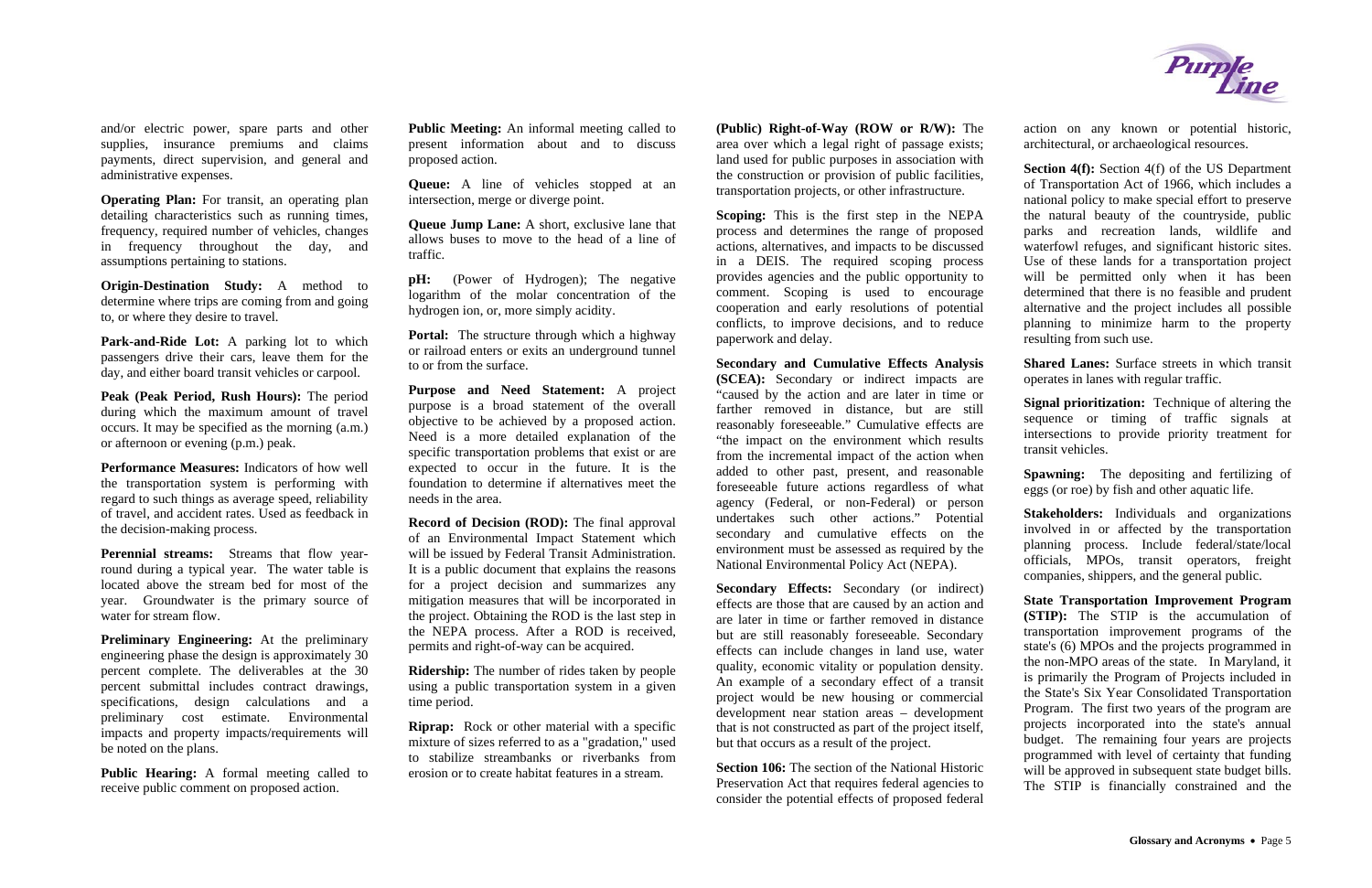

projection of revenues in future years are analyzed and approved by the state's (non-partisan) revenue forecasting committee.

**Stormwater Management (SWM):** Physical design features such as ponds, bioretention, or drainage swales that retain or direct stormwater run-off in a manner that controls discharge volumes and/or water quality.

**Streetscape:** The space between the buildings on either side of a street that defines its character. The elements of a streetscape can be natural or man-made and include buildings, set back of buildings, sidewalks, signs, public furnishings, trees, landscaping, street lights, above-ground utilities, bus stop shelters and street furniture.

**Terminal Station:** The last bus or rail station where a route or line terminates.

**Traction Power Substation (TPSS):**  Substations converting alternating current from the power grid to the voltage and type of current needed for the LRT or streetcar vehicle.

**Traffic Analysis Zone (TAZ):** A geographic area typically ranging in size from a city block to a one-square-mile section (or larger) used in computer models that project changes in traffic flow based on estimated land use changes, population growth, employment growth, and other factors.

**Transfer:** The portion of a trip between two connecting transit routes, both of which are used for completion of the trip.

**Transit Center:** A primary station in a multidestination transit system where passengers may conveniently transfer among trunk lines, local feeder routes, and/or modes. Also referred to as intermodal transfer facilities, transportation centers, stations, and terminals.

**Transit Dependent Population: Generally those** without their own means of transportation (e.g., zero-car households, children, low-income groups, some elderly, and those who are unable to operate a vehicle due to a physical disability).

**Transit Oriented Development (TOD):** A term used for urban development that encompasses a direct and planned access to transit facilities.

**Transportation Demand Management (TDM):**  A program that improves transportation system efficiency by altering transportation system demand using such strategies and facilities as: pricing, ridesharing; park-and-ride facilities, transit friendly development / zoning; and employer-based programs—such as staggered work hours and telecommuting. TDM programs improve the efficiency of existing facilities by changing demand patterns rather than embarking on capital improvements.

> Yard and Shop: See Maintenance and Storage Facilities.

**Transportation System Management (TSM):**  That part of the urban transportation process undertaken to improve the efficiency of the existing transportation system. The intent is to make better use of the existing transportation system by using short term, low capital transportation improvements that generally cost less and can be implemented more quickly than system development actions. TSM strategies consider such options as improvements to public transit systems, minor intersection improvements, signal timing improvements, and traffic management.

**Transportation System User Benefit:** A measurement of the project benefit. The measurement divides the cost (including capital, and operations and maintenance) by the travel time savings of all users of the transit system (including existing and new riders). This measure is part of the FTA New Starts evaluations.

**Travel Demand Forecast:** A forecast for travel demand on future or modified transportation system alternatives using existing or projected land use, socioeconomic, and transportation services data.

**Travel Time:** The average time required to travel between two points, including delays at intersection, but not including terminal or waiting time.

**Tunnel:** an underground alignment which can be constructed using either cut and cover or deep boring methods.

**Turbidity:** An optical measure of the clarity of water by light scattering from suspended and dissolved constituents in the water column.

**Viewshed:** A viewshed is an area visible from a fixed vantage point. A viewshed can be an area of particular scenic or historic value deemed worthy of preservation. A viewshed can be an area viewed from a transportation facility or can be an area viewed from the area near or looking at the transportation facility including the facility.

**Wetlands**: As defined by the U.S. Army Corps of Engineers, wetlands are areas that are inundated or saturated by surface water or groundwater sufficiently to support a prevalence of vegetation typically adapted for life in saturated soil conditions. Wetlands generally include swamps, marshes, and similar areas and are subject to protection under Executive Order 11990 and Section 404 of the Clean Water Act.

## **Acronyms**

| AA            | <b>Alternatives Analysis</b>                                                                  |  |  |  |
|---------------|-----------------------------------------------------------------------------------------------|--|--|--|
| <b>AADT</b>   | <b>Average Annual Daily Traffic</b>                                                           |  |  |  |
| <b>AASHTO</b> | <b>American Association of State</b><br><b>Highway and Transportation</b><br><b>Officials</b> |  |  |  |
| <b>ACHP</b>   | <b>Advisory Council on Historic</b><br>Preservation                                           |  |  |  |
| ADT           | <b>Average Daily Traffic</b>                                                                  |  |  |  |
| APE           | Area of Potential Effect                                                                      |  |  |  |
| BIBI          | Benthic Index of Biotic Integrity                                                             |  |  |  |
| <b>BMPs</b>   | <b>Best Management Practices</b>                                                              |  |  |  |
| BRAC          | <b>Base Realignment and Closure</b>                                                           |  |  |  |
| BRT           | <b>Bus Rapid Transit</b>                                                                      |  |  |  |
| <b>BTEX</b>   | Benzene, Toluene, Ethylbenzene<br>and Xylene                                                  |  |  |  |
| CAA           | Federal Clean Air Act                                                                         |  |  |  |
| <b>CERCLA</b> | Comprehensive Environmental<br>Response, Compensation and<br><b>Liability Act</b>             |  |  |  |
| CEQ           | <b>Council on Environmental Quality</b>                                                       |  |  |  |
| <b>CFR</b>    | Code of Federal Regulations                                                                   |  |  |  |
| <b>CLRP</b>   | <b>Constrained Long Range Plan</b>                                                            |  |  |  |
| <b>CTP</b>    | <b>Consolidated Transportation Plan</b>                                                       |  |  |  |
| <b>CWA</b>    | <b>Clean Water Act</b>                                                                        |  |  |  |
| <b>CWP</b>    | <b>Center for Watershed Protection</b>                                                        |  |  |  |
| <b>CZMA</b>   | <b>Coastal Zone Management Act</b>                                                            |  |  |  |
| DBP           | Disinfection By-Product                                                                       |  |  |  |
| <b>DEIS</b>   | <b>Draft Environmental Impact</b><br>Statement                                                |  |  |  |
| <b>DNR</b>    | Maryland Department of Natural<br>Resources                                                   |  |  |  |
| DO            | Dissolved Oxygen                                                                              |  |  |  |
| EIS           | <b>Environmental Impact Statement</b>                                                         |  |  |  |
| EJ            | <b>Environmental Justice</b>                                                                  |  |  |  |

Page 6 • **Glossary and Acronyms**